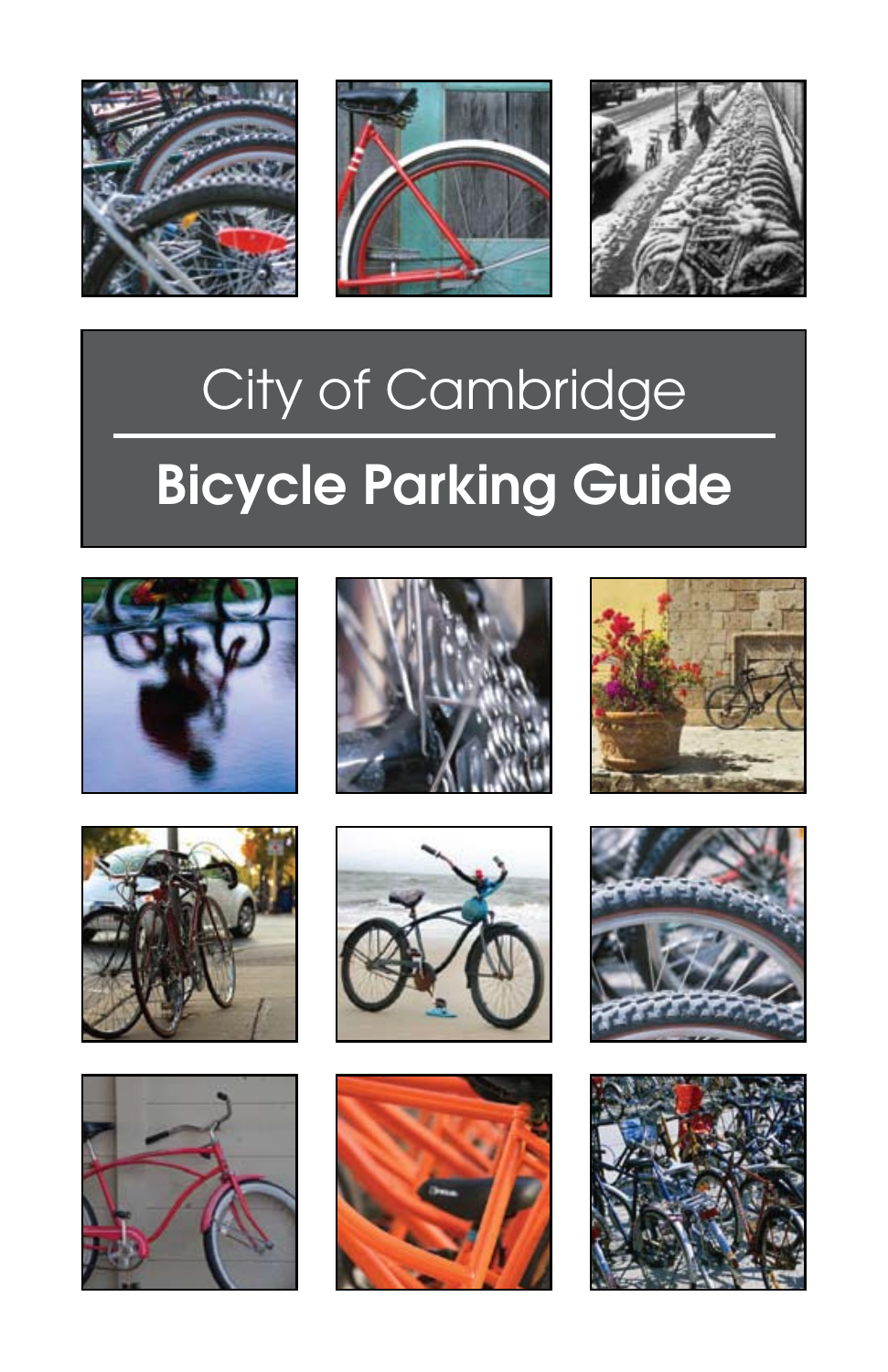## DEVELOPMENT REQUIREMENTS

For new development and redevelopment projects, bicycle parking must be provided in accordance with zoning requirements. Locations and types of bike parking must be shown in building site plans and approved by the Traffic, Parking and Transportation Department and the Community Development Department. Ensure that your bike racks are approved and well used by following these guidelines.

## City of Cambridge Zoning Ordinance

For the latest and most accurate information, please access the ordinance online at www.cambridgema.gov/cdd; by e-mail, bikeracks@cambridgema.gov, or by phone 617/349-4604. A hard copy can be obtained at the City Hall Annex at 344 Broadway, Cambridge, MA.

As of the publication of this guide, zoning specifications for bike parking within the City of Cambridge are outlined in Article 6.000 of the Zoning Ordinance.

The following is a summary of the City's requirements:

- 6.11 "…The parking standards contained herein are intended to encourage public transit, bicycle usage and walking in lieu of automobiles…"
- 6.37.1 "For multifamily residences there shall be one bicycle space or locker for each two dwelling units or portion thereof."
- 6.37.2 "For all other uses, except those exempted in Subsection 6.37.4, there shall be one bicycle parking space for each ten (10) automobile parking spaces or fraction thereof required in Subsection 6.36."
- 6.49.1 "Each bicycle parking space shall be sufficient to accommodate a bicycle at least six (6) feet in length and two feet wide, and shall be provided with some form of stable frame permanently anchored to a foundation to which a bicycle frame and both wheels may be conveniently secured using a chain and padlock, locker or other storage facilities which are convenient for storage and are reasonably secure from theft and vandalism. The separation of the bicycle parking spaces and the amount of corridor space shall be adequate for convenient access to every space when the parking facility is full."
- 6.49.2 "When automobile parking spaces are provided in a structure, all required bicycle spaces shall be located inside that structure or shall be located in other areas protected from the weather. Bicycle parking spaces in parking structures shall be clearly marked as such and shall be separated from auto parking by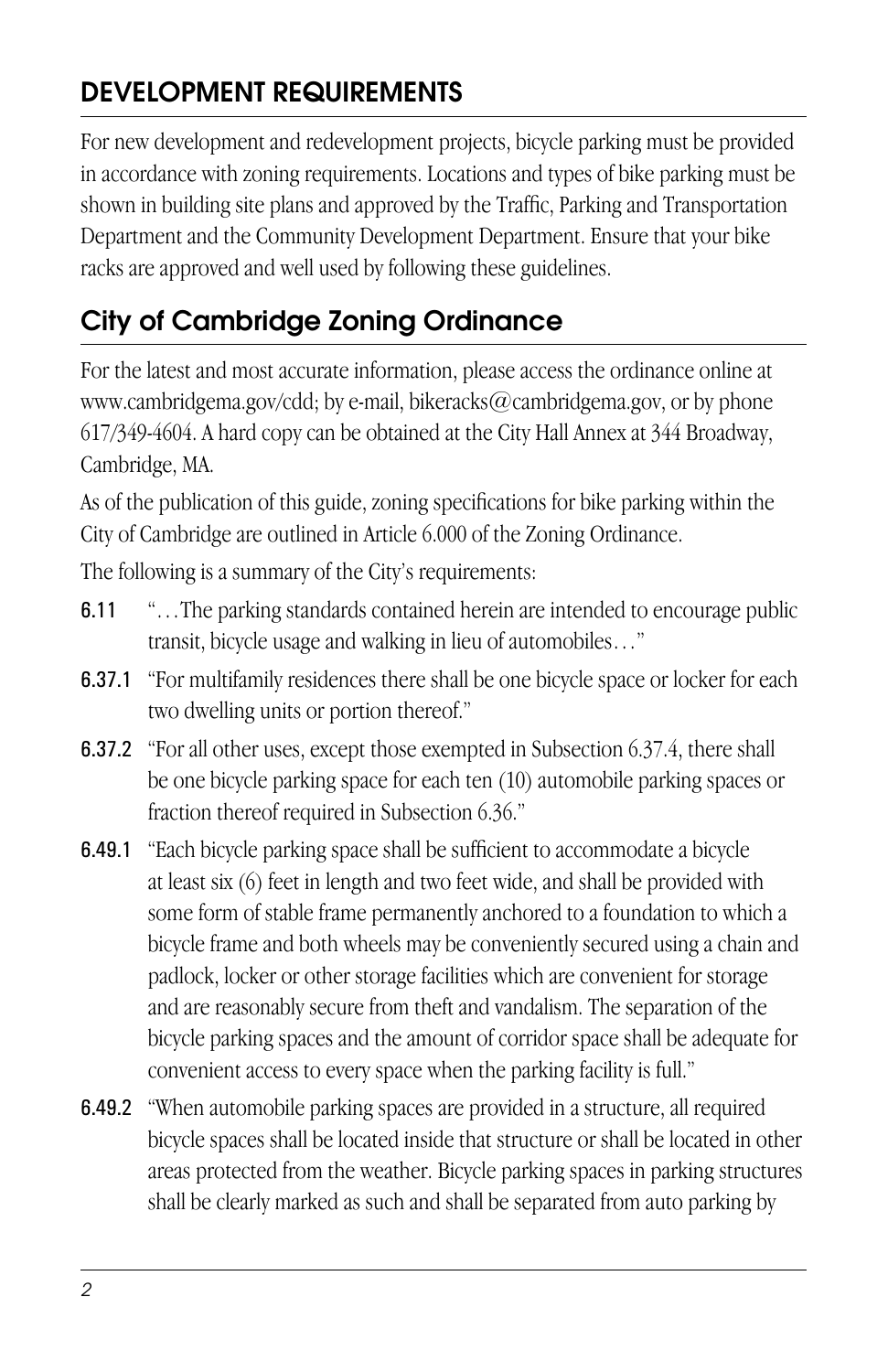some form of barrier to minimize the possibility of a parked bicycle being hit by a car."

6.49.3 "Bicycle parking spaces shall be located near the entrance of the use being served and within view of pedestrian traffic if possible, and shall be sufficiently secure to reasonably reduce the likelihood of bicycle theft."

## WHY IS BIKE PARKING IMPORTANT?

The City of Cambridge promotes bicycling as a healthy, environmentally friendly way of getting around Cambridge and the Boston area. Cambridge is well suited for bicycling

and more people are using their bikes every day for commuting, shopping, and general transportation. Enhancing and promoting sustainable transportation is a cornerstone of Cambridge climate protection policies.

Providing bicycle parking encourages people to use their bicycles as transportation. People are more likely to use a bike if they are confident that they will find convenient and



secure parking at their destination.

Providing a designated area for bike parking gives a more orderly appearance to a building and prevents cyclists from locking their bikes to unacceptable fixtures, such as trees, benches, or railings. However, if a bike rack appears insecure, does not fit bikes well, or is in the wrong location, cyclists will not use it.

## Getting it Right

When installing bicycle parking, it is important to consider the following:

- Location of building entrance(s) that the cyclists will be using
- Quantity of bikes (current or anticipated) parking at the site
- Amount of time that bikes will be parked there (a few hours versus all day)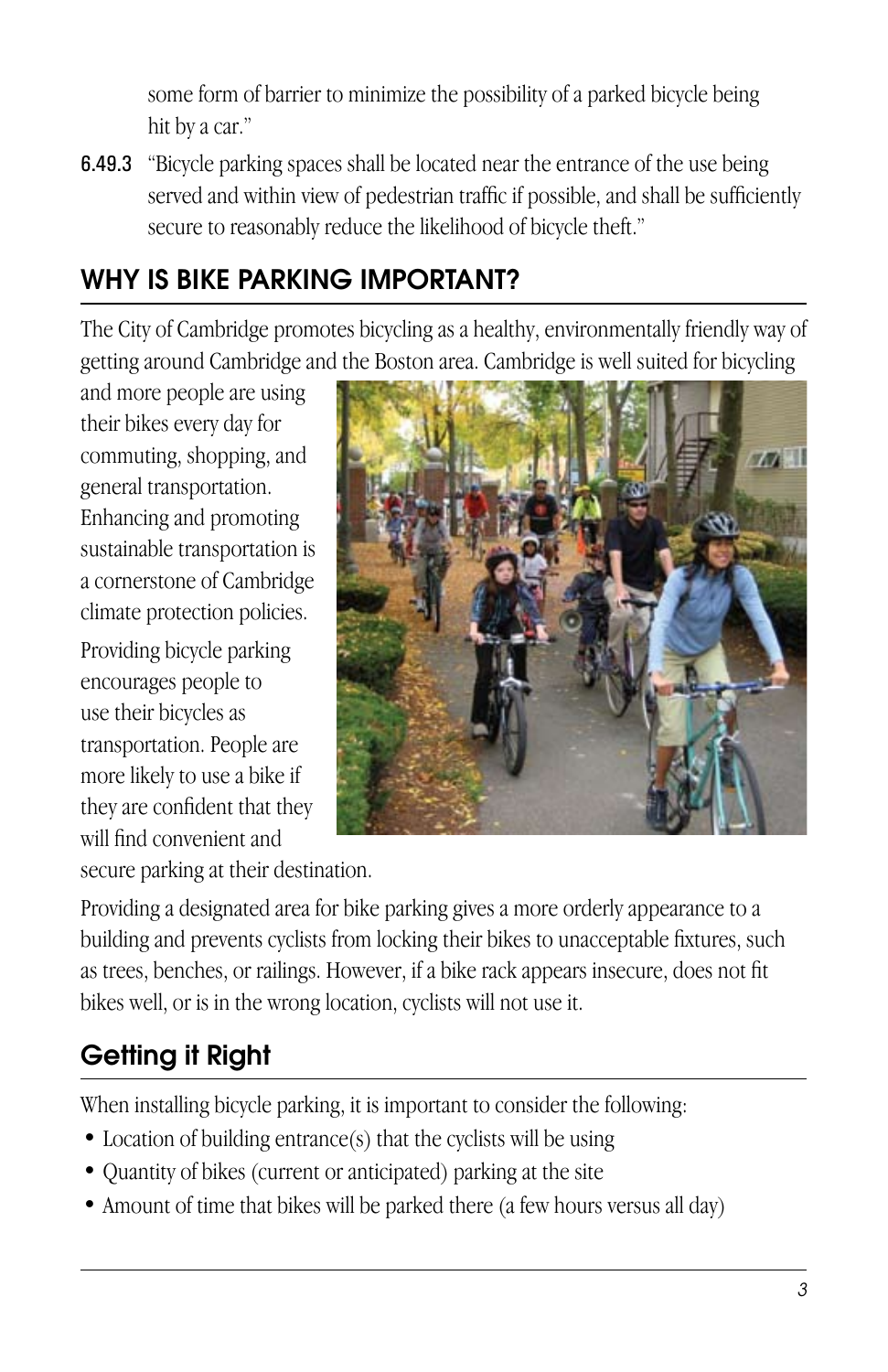## Acceptable Bike Racks

There are multiple designs for bicycle racks produced by many manufacturers. Bike racks can be purchased as single units, with a capacity of 2 bikes (one on each side), or as multiple units, with a larger capacity. Only some designs have proven successful.



#### Features of a good bike rack include:

- Stable structure and permanent foundation that is securely anchored in the ground
- Support for an upright bicycle by its frame horizontally in **two (2***)* or more places
- Design that prevents the bicycle from tipping over
- Ability to support a variety of bicycle sizes and frame shapes
- Space to secure the frame and one or both wheels to the rack
- Keeps bike wheels on the ground





*Acceptable racks, like the "Post and Ring", "U" racks and "Swerve" racks have two-point support and fit a variety of bicycle types.*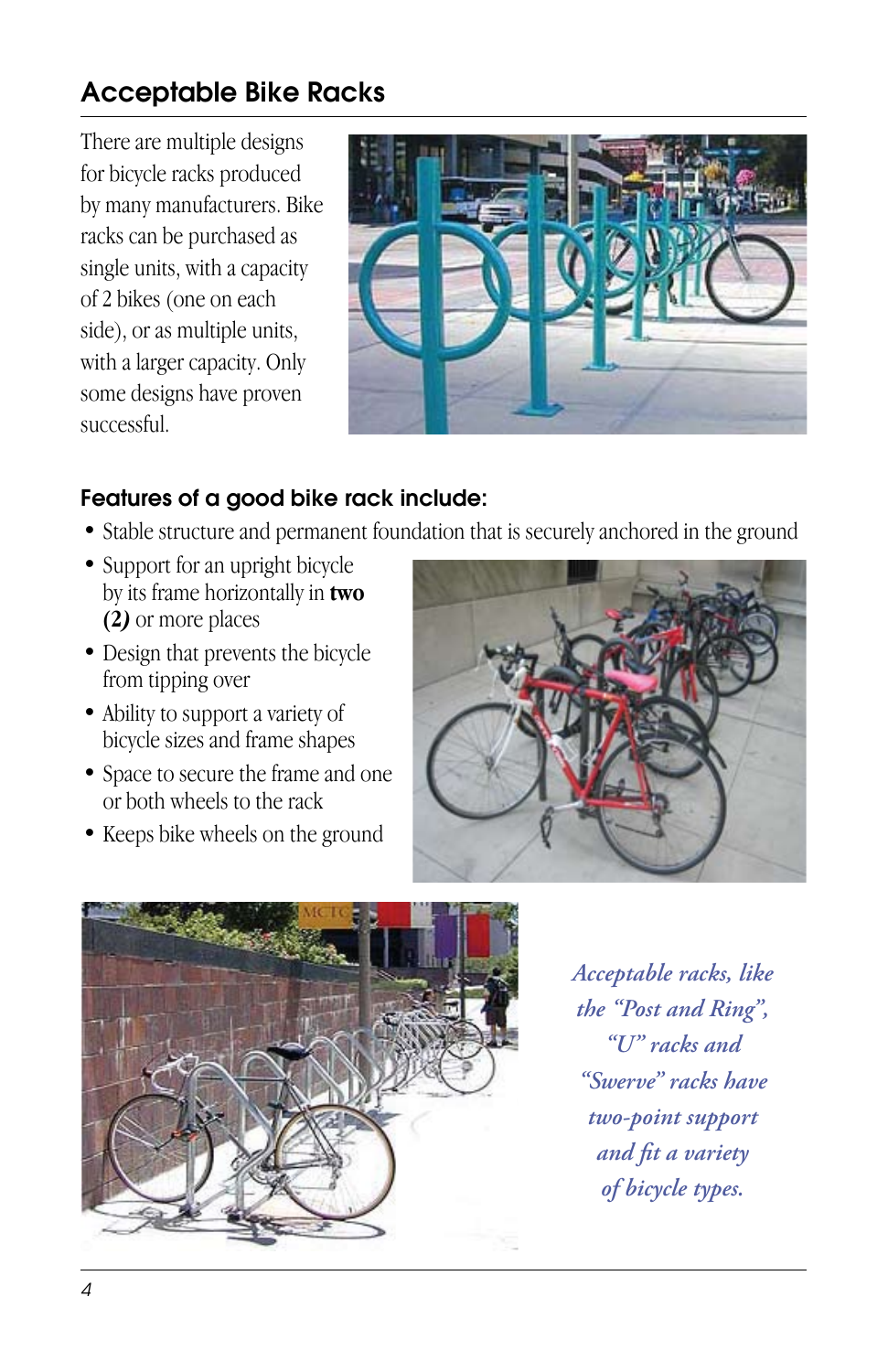#### Bicycle racks must *NOT*:

- Only support the bicycle at 1 point
- Allow the bicycle to fall, which can damage the bike and block pedestrian right-of-way
- Have sharp edges, that can be hazardous to the visually impaired
- Support the bicycle by one wheel
- Connect to each other with a bar across the top (that blocks certain handlebars and baskets)
- Suspend any part of the bike in the air

The rack should be easily and independently accessible and accommodating for a bicycle at least seven feet in length and two feet wide while still allowing access to each space when parking area is full. Rack units that are (installed) closer than 36 inches together prevent cyclists from utilizing the racks to their fullest capacity.

### *DO NOT USE racks that only provide one point of support or only accommodate certain bicycle shapes.*

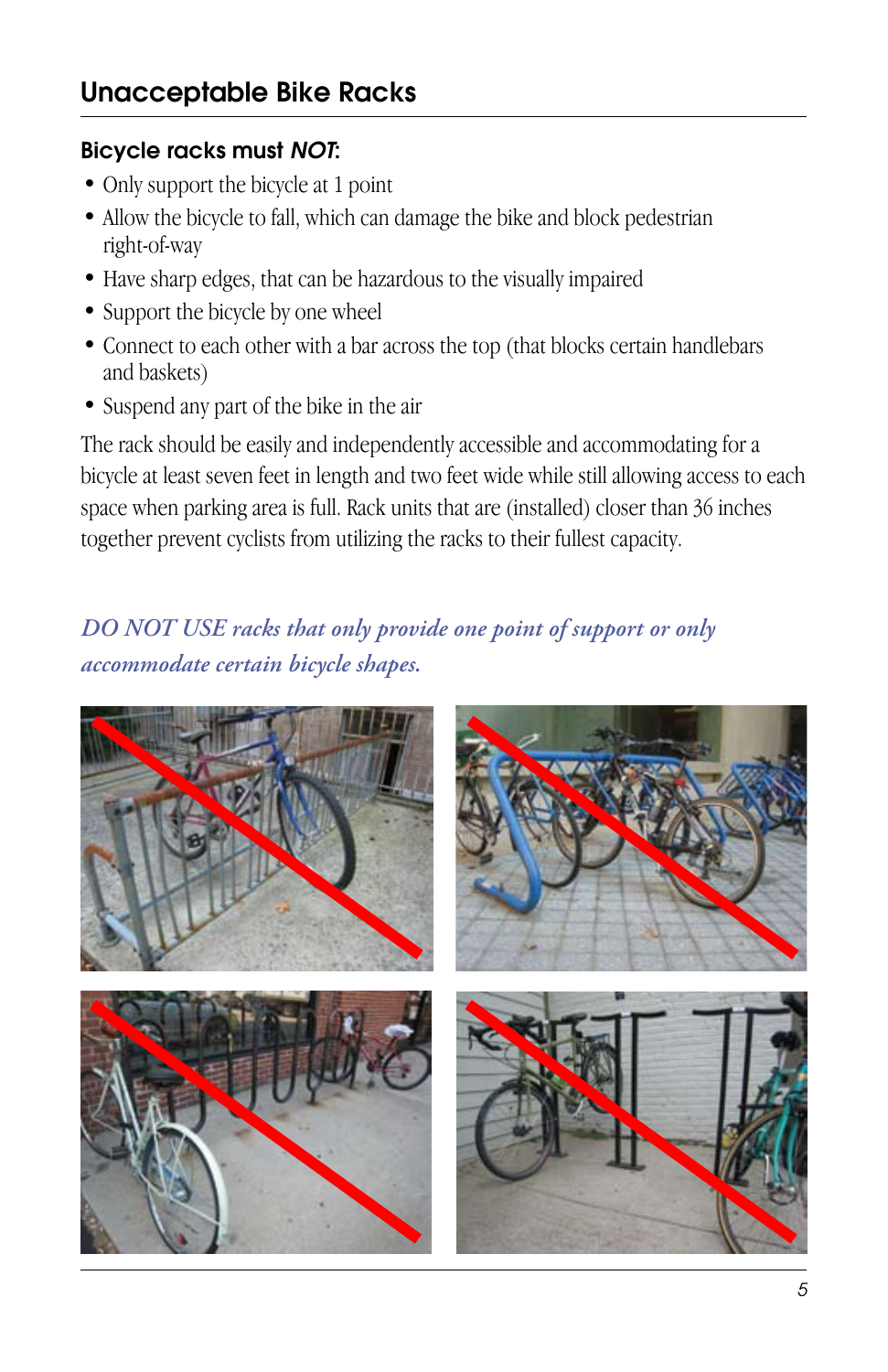## **Dimensions**

Distances between the bike rack and objects nearby vary depending on the context and the type of rack. Some racks have only one vertical component, such as the pole and ring rack, whereas others have two, such as the inverted-U rack. Measurements must be taken from the nearest vertical component of the rack to the object.



*Racks aligned side by side* 



*Racks aligned end to end*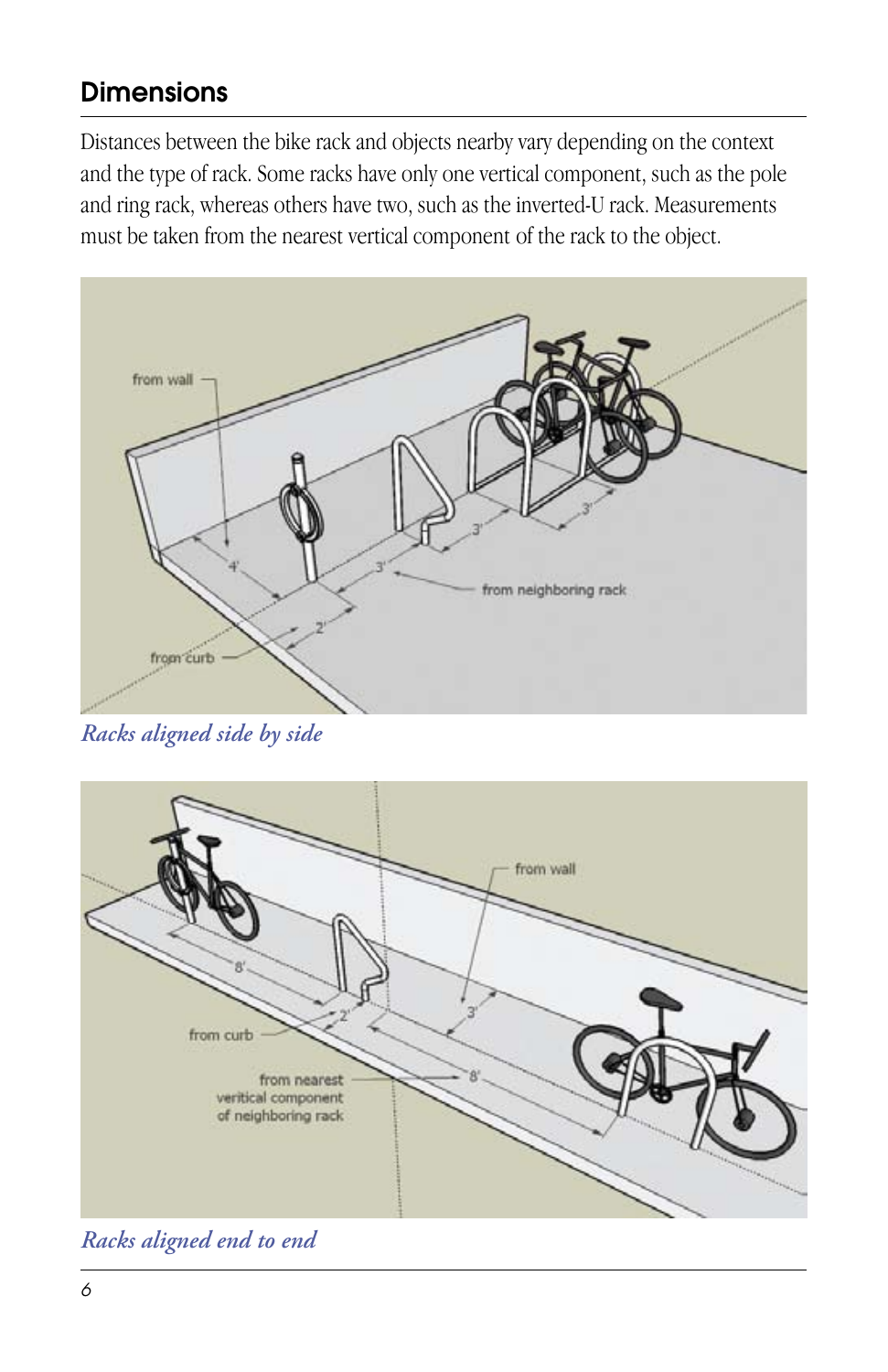

*Enclosed rack area with pedestrian aisle*

#### Distance to other Racks:

- Rack units aligned parallel to each other (side by side) must be at least 36 inches apart. This includes racks that are sold as multiple rack units attached together.
- Rack units aligned end to end must be at least 96 inches apart.

#### Distance from Wall:

- Rack units placed perpendicular to a wall must be at least 48 inches from the wall to the nearest vertical component of the rack.
- Rack units placed parallel to a wall must be at least 36 inches from the rack to the wall.

#### Distance from a Curb:

- Rack units placed perpendicular to the curb must be at least 48 inches from the curb to the nearest vertical component of the rack.
- Rack units placed parallel to the curb must be at least 24 inches from the curb to the rack.

#### Distance from a Pedestrian Aisle:

• Rack units perpendicular to a pedestrian aisle must be at least 48 inches from the rack to the edge of the aisle, and the aisle should be at least 60 inches wide.

#### Other Distances:

- Racks should be no more than 30 feet from the building entrance that they serve.
- Allow at least 4 feet for safe pedestrian clearance
- 14 feet from curbside fire hydrant
- 6 feet from a wall fire hydrant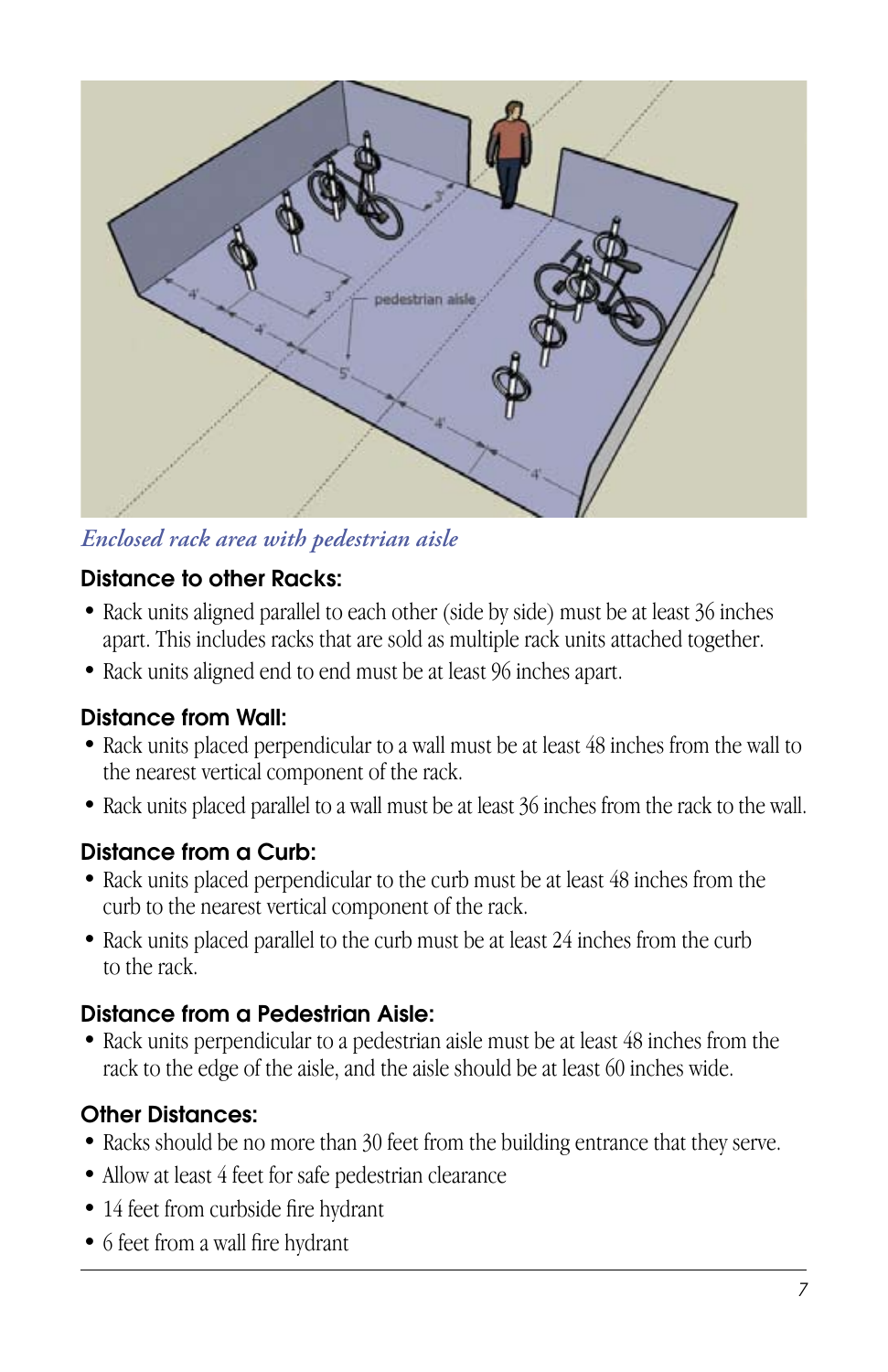## Choosing a Location

Location is an extremely important factor in the utility of a bike rack. The rack should be located in a safe and accessible space (see Article 6.49.3 for requirements).

#### Safe locations are:

- In full view, maximizing visibility and minimizing vandalism, near pedestrian traffic, windows, and/or well-lit areas
- Under cover, to protect bikes from inclement weather
- Far enough away from the street or parking spaces so that bikes will not be damaged by automobiles, on a setback if possible
- Not obstructing pedestrian traffic

#### Accessible locations are:

- Between the road/path that cyclists use and the entrance of the building
- Not up stairs or large curbs, preferably near handicap accessible ramps
- Spacious enough to allow room for bikes of all shapes and sizes to use the racks to their fullest capacity.
- Close to the main entrance that cyclists use for the building

Private developers and property may not install racks in the public right of way without formal permission from the City.



*Weather protected bicycle parking is desirable at locations where bikes may be parked for extended periods.*

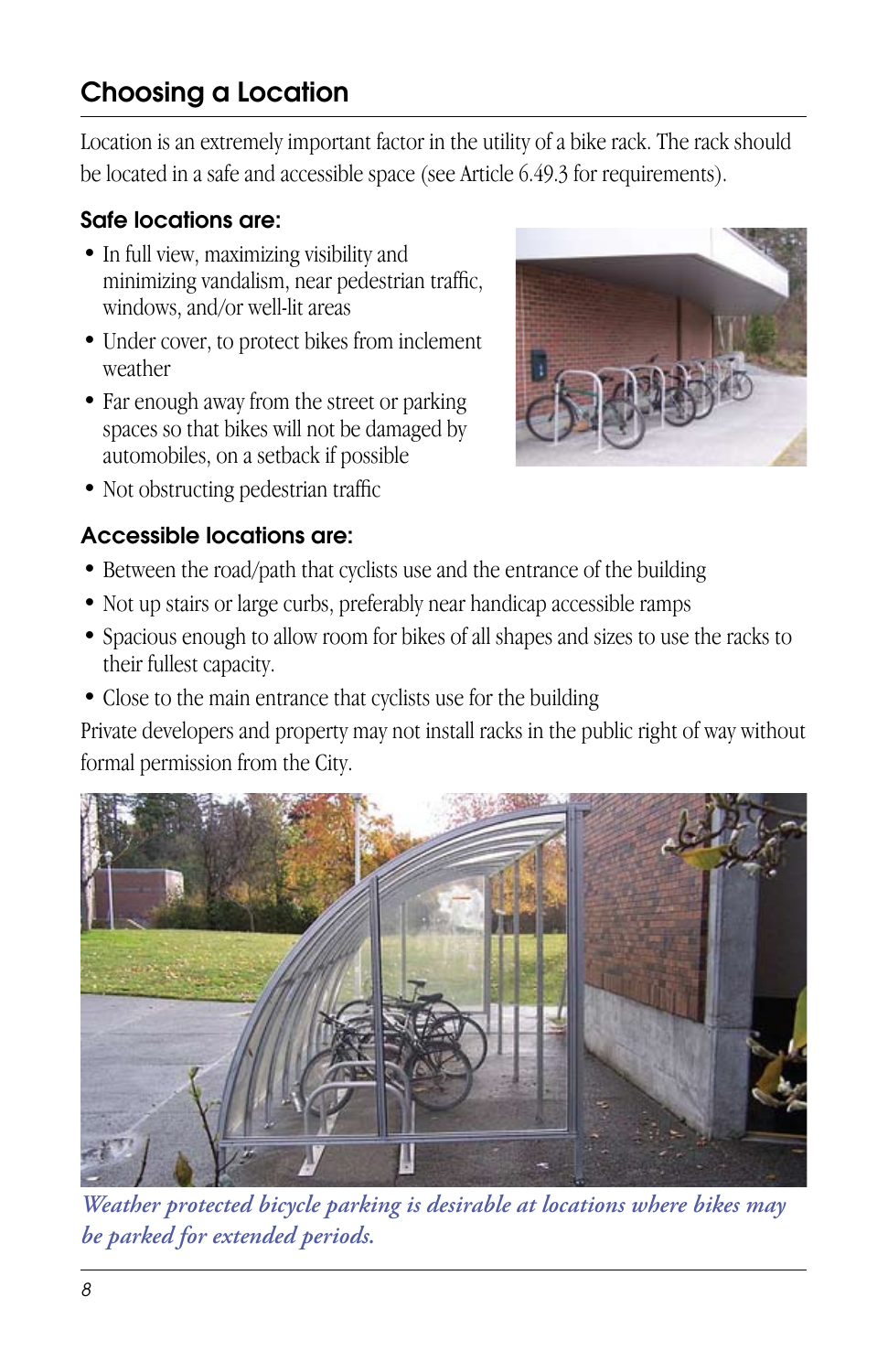## Short-Term Versus Long-Term Parking



Another factor in bike rack choice is the amount of time that each cyclist is expected to park at the rack. Bike parking for a commercial area, such as a restaurant or store, is considered short-term, as cyclist are expected to park there for a couple of hours (at the most). The main concerns for short-term bike parking are close proximity to the building entrance and visibility.



*Weather protected bicycle parking is appealing to cyclists and is twice as likely to be used as unprotected parking options. Bicycle parking lockers housed inside parking garages is a desirable choice for cyclists. Using building design to add sheltered storage is a creative means to supplying much needed parking options for cyclists.* 

For long-term parking, such as at transit stations, workplaces, or residential areas, where cyclists may park all day or overnight, it is better for bikes to be parked in lockers, covered storage areas, parking garages or indoors. Safety is the main concern with long-term parking. Bikes need to be sheltered from inclement weather, under cover or in a locker. To prevent vandalism, racks should be within view of any parking attendant, security guard, or transit worker.

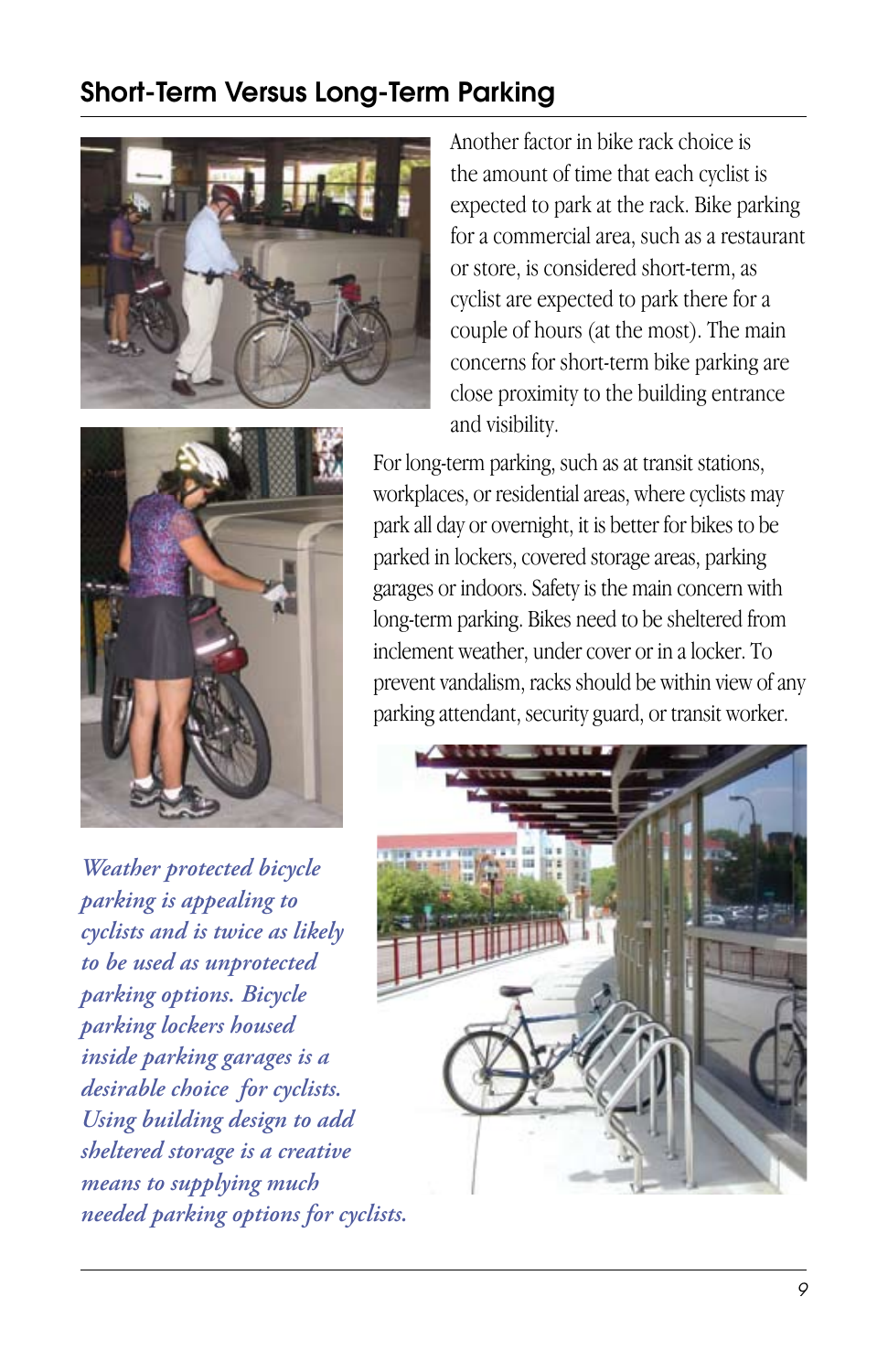## Parking Garages



As stated in the Zoning Ordinance Article 6.49.2, "When automobile parking spaces are provided in a structure, all required bicycle spaces shall be located inside that structure or shall be located in other areas protected from the weather." Bicycle parking in parking garages must be either on the same level as the

entrance to the garage or accessible via automobile ramps designed to serve bicyclists, or near an elevator that is sufficiently large to accommodate bicycles. Bike racks inside parking garages must still meet the security standards of short-term racks or lockers.

## Locking

The rack must allow for the convenient securing of the bicycle frame and both wheels using a chain, cable or U- lock. Chains and cables vary in length from 2' to 6'. U-locks,

which cyclists frequently use to attach their frame and one wheel to a rack, are usually between 3.25" and 5" wide and vary in length from 5.5" to 12".



*Chain Lock U-Lock*

The locking surface on the rack must be thin enough for cyclists to use these popular locking mechanisms, yet thick enough not to be cut by hand tools, such as bolt cutters, pipe cutters, pry bars and wrenches.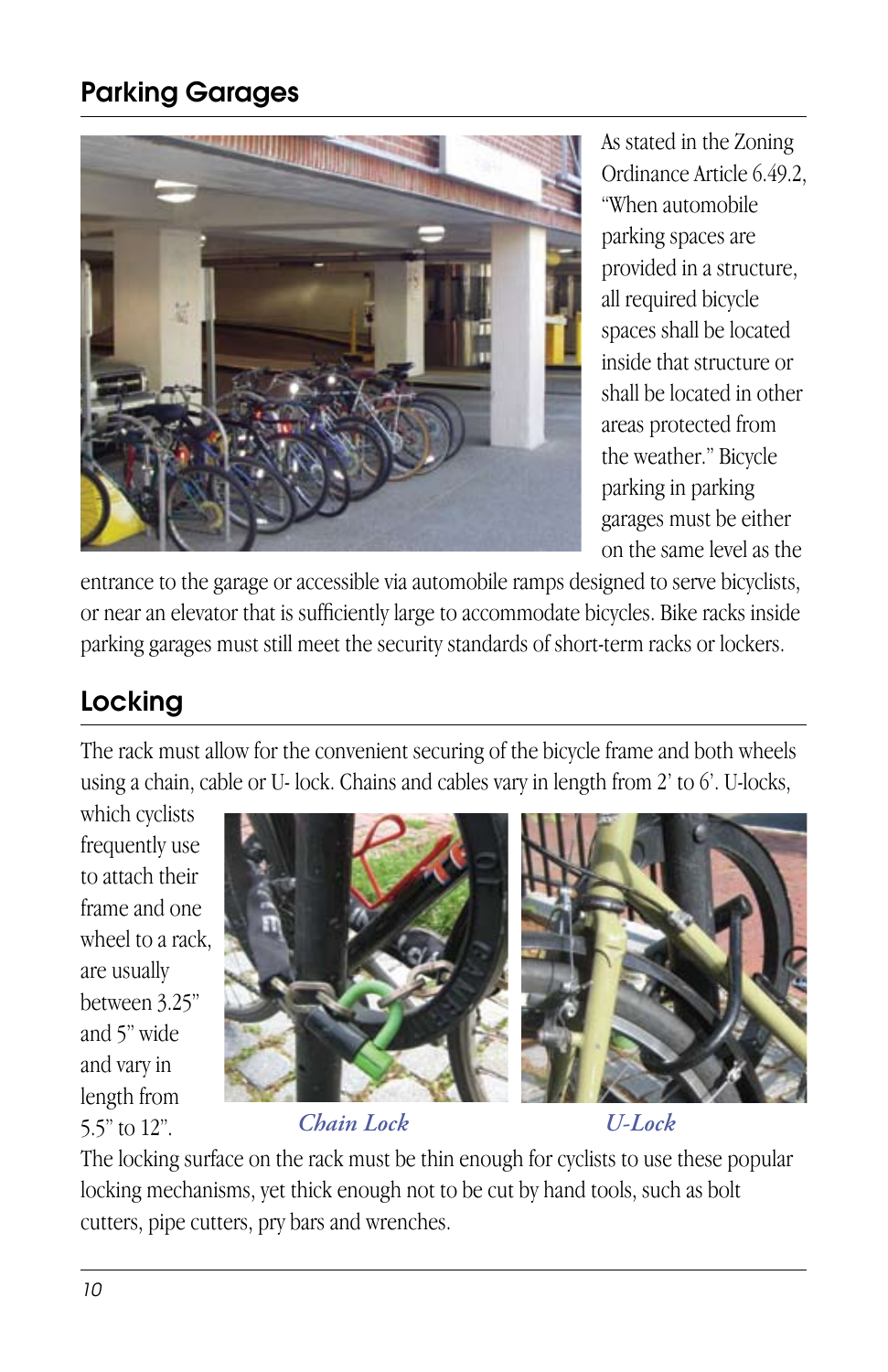## Bike Rack Manufacturers

There are many bicycle rack manufacturers who can supply high quality racks that meet Cambridge specifications. The City of Cambridge maintains a list of bicycle rack





## Photo Credits:

With appreciation to the following individuals and companies for use of their photographs:

manufacturers on its website: http://www.cambridgema.gov/cdd/et/ bike/bike\_park.html

Custom designs and "artistic" racks can also be used, provided they meet the performance criteria for bicycle racks. Images on this page show examples of such racks.

Cambridge staff are always available to assist with reviewing the performance standards for bicycle racks, including custom designs, as well as rack selection and placement; please feel free to contact us at bikerack@cambridgema.gov.



Dero Bike Rack Company (pp. 4, 9, 11); Susan Cooper (p. 11); John Luton (p. 8); Norman Cox (p. 10); Mark Horowitz (p. 9); Shannon Simms (pp. 5, 10); Jessica Zdeb (p. 3)